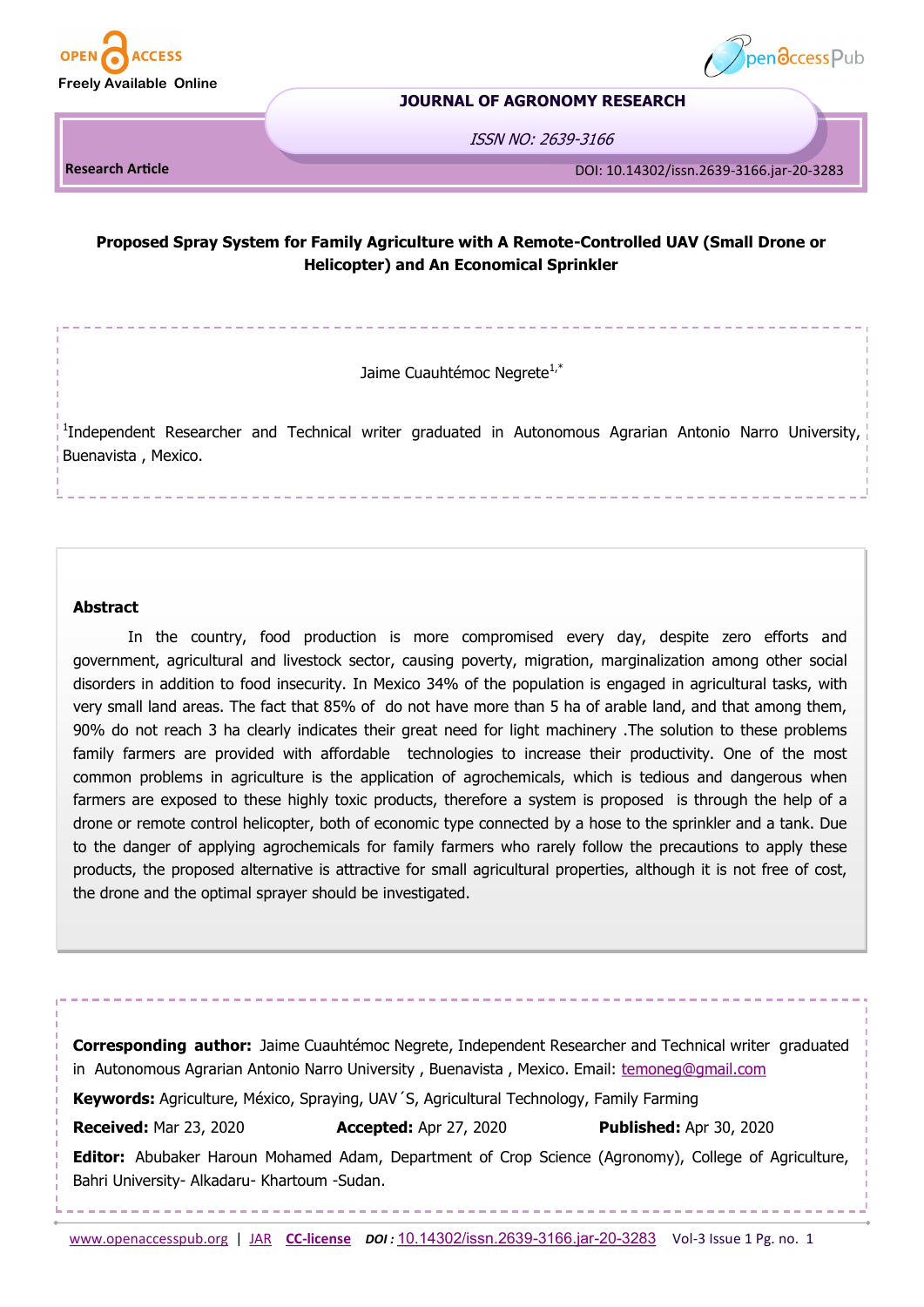



# **Introduction**

In the country, food production is more compromised every day, despite zero efforts and government demagoguery, the agricultural and livestock sector is in full productive decline, causing poverty, migration, marginalization among other social disorders in addition to food insecurity.

In Mexico 34% of the population is engaged in agricultural tasks, with very small land areas. The fact that 85% of the peasants do not have more than 5 ha of arable land, and that among them, 90% do not reach 3 ha clearly indicates their great need for light machinery [1].

[2], affirms that the capital factor is very distant from the needs of the family and is manifested in the shortage of agricultural equipment and infrastructure. Some authors proposes the application of new technologies in Mexican Agriculture such as Agricultural Mechatronics [3]; Precision Agriculture & Dron's [4]; Arduino [5].In this situation, family farming is the only one that faces the challenge of feeding the marginalized population in extreme poverty. The solution to these problems can be mitigated if family farmers are provided with affordable and affordable technologies to increase their productivity. One of the most common problems in agriculture is the application of agrochemicals, which is tedious and dangerous when farmers are exposed to these highly toxic products, therefore a system is proposed by which the application is through the help of a drone or remote control helicopter, both of economic type connected by a hose to the sprinkler and a tank.

Summarizing, the only way to reverse the situation of extreme poverty in rural areas in Mexico is through modern technologies ,in the world there is a revolution in the application of tew Technology in agricultural production, livestock, aquaculture, apiculture, greenhouses, among others, this being the purpose of this paper to Proposed a Sprayer System for family farming with a remote-controlled UAV (small drone or helicopter) and an economical sprayer.

Table1

# **Materials and Methods**

A thorough search was made on the use of the internet in agriculture, using the databases of universities, research centers, scientific journals, the use of the same internet of things being relevant, and after analyzing the references, the system was conceptualized.

# **Discussion**

#### Fumigation Drones

There are drones that are used in the application of agrochemicals but they are excessively expensive, their price is around 13,000-15,000 dollars with drones for agricultural spraying. They are currently in the development phase, having prototypes and test equipment in which they have been observed. the following characteristics: They are fundamentally mounted on multi-rotor equipment, They have a total weight of up to 25 Kg, They have tanks of 5 to 15 liters, They use height control and GPS positioning. There is the possibility of carrying out treatments in automatic flight mode or manual flight mode [32].There is another brand [33] is a dron for pesticide and liquid fertiliser application with a capacity of up to 100 litres it is 50 times faster than manual application at up to 50 ha / hour (123 acres / hour). The drone has a default spray system length of 10 meters (32 feet).

#### Spraying Helicopters

The unmanned Yamaha RMAX duster helicopter weighing approximately 70 kg, loading up to 30 kg of seed in a hopper or 32 liters of fertilizer or pesticide. The manufacturer says the drone is capable of doing this autonomously and covers up to 4 hectares per flight. It costs approximately \$ 130,000. [34]. The RMAX system has been in service internationally since 1997 and has logged more than 2 million flight hours treating agricultural acres. Today there are 2,500 Yamaha RMAX helicopters flying worldwide, spraying more than 2.4 million agricultural acres annually. Applications via RMAX are more faster and more efficient than current ground spray applications from four-wheelers, tractors or workers on foot. [35]. Figure 1.

# **Results**

The proposal is a remote-controlled drone o helicopter that has an average price of \$800-2500 plus a sprayer of \$ 400-500 would average an average of around \$1,200- 3,000 against the \$ 13,500-15,000 of a fumigator drone. The main limitation for aerial applications of agrochemicals is the ability of the drone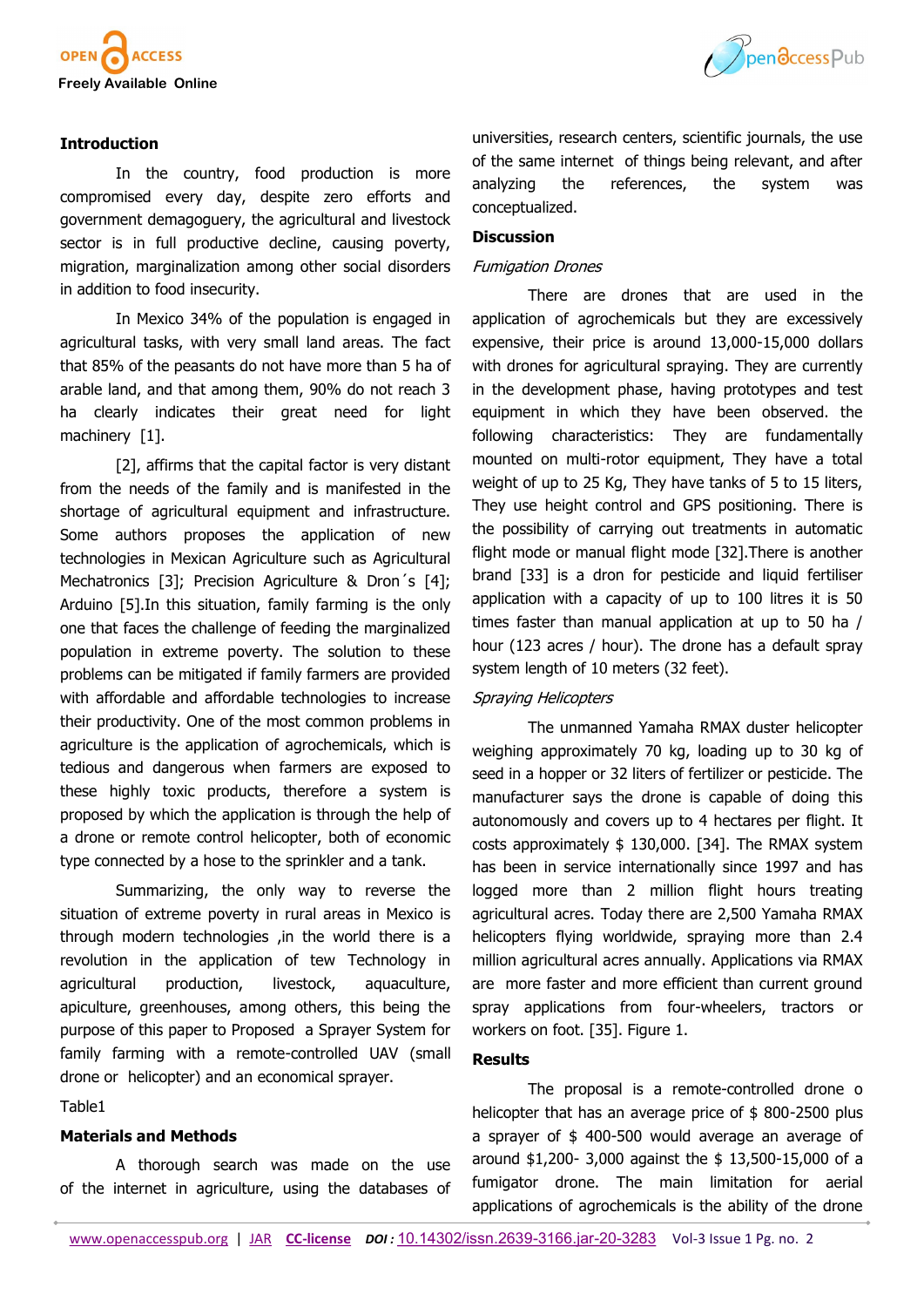



Table 1. Uav´s spraying in the world

| Author<br>and<br>year | Description                                                                                                                                                                                                                                                                                                                                                                                                                                  | country       |
|-----------------------|----------------------------------------------------------------------------------------------------------------------------------------------------------------------------------------------------------------------------------------------------------------------------------------------------------------------------------------------------------------------------------------------------------------------------------------------|---------------|
| [6]                   | Design the drone that is unmanned aerial vehicle (UAV) for agricultural purpose for<br>spraying pesticides                                                                                                                                                                                                                                                                                                                                   | India         |
| $[7]$                 | Proposes a new mission assignment scheme aimed at the farmland spraying problem. A<br>simulation platform is established and a series of simulations are carried out to verify the<br>reasonability and correctness of this scheme                                                                                                                                                                                                           |               |
| [8]                   | Developed a low volume spray system for use on a fully autonomous UAV to apply crop<br>protection products on specified crop areas. This article discusses the development of the<br>spray system and its integration with the flight control system of a fully autonomous,<br>unmanned vertical take-off and landing helicopter                                                                                                             | <b>USA</b>    |
| $[9]$                 | Describe an architecture to address the problem of self-adjustment of the UAV routes<br>when spraying chemicals in a crop field. We propose and evaluate an algorithm to adjust<br>the UAV route to changes in wind intensity and direction                                                                                                                                                                                                  | <b>Brazil</b> |
| $[10]$                | Proposes a computer-based system that is able to autonomously adapt the UAV control<br>rules, while keeping precise pesticide deposition on the target fields. Different versions of<br>the proposal , with autonomously route adaptation metaheuristics based on Genetic<br>Algorithms, Particle Swarm<br>Optimization, Simulated Annealing and Hill-Climbing for optimizing the intensity of route<br>changes are evaluated in this study. | <b>Brazil</b> |
| $[11]$                | Development an Unmanned Aerial Vehicle for use in aerial spraying to reduce the risks of<br>manned agricultural operation. Thus, It is presented the methodology used to determine<br>the thrust to weight ratio and wing loading, and geometric characteristics of the UAV.                                                                                                                                                                 | <b>Brazil</b> |
| $[12]$                | Presents a new Pulse Width Modulation (PWM) controller for Unmanned Aerial Vehicle<br>(UAV) precision sprayer for agriculture using a TL494 fixed-frequency pulse width<br>modulator together with a data acquisition board and developed software.                                                                                                                                                                                          | China         |
| $[13]$                | Introduce each UAV's kinematic constraint and extend the Euclidean distance between<br>fields to the Dubins path distance. We then analyze the two factors affecting the pesticide<br>spraying effects, which are the type of pesticides and the temperature during the<br>pesticide spraying.                                                                                                                                               | China         |
| $[14]$                | Tested, a hexa copter unmanned aerial agro-chemical spraying (UAAS) system at<br>different heights and nozzle openings to determine spray uniformity in the field<br>conditions.                                                                                                                                                                                                                                                             | Pakistan      |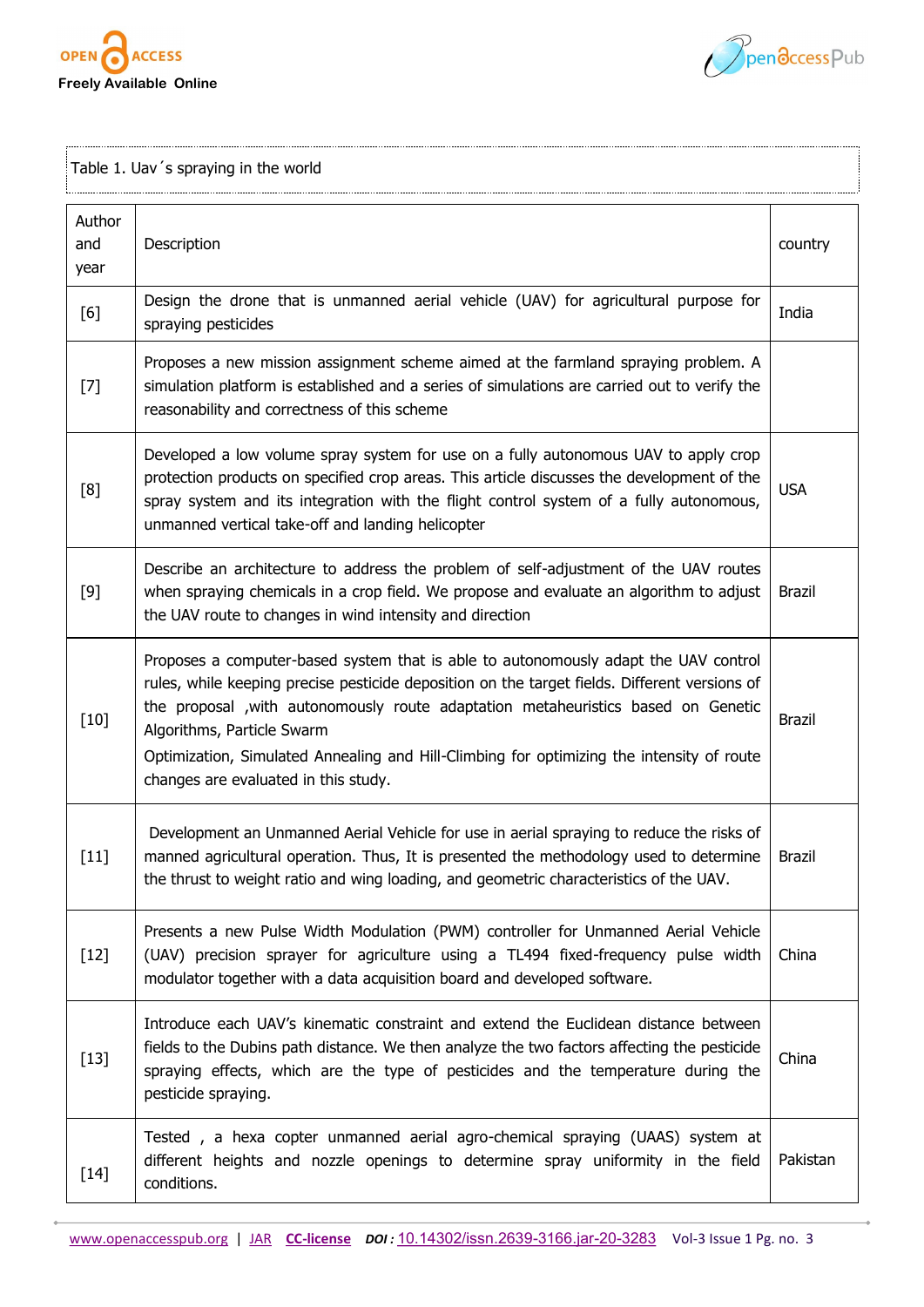



| $[15]$ | Very little research has been conducted to optimize application parameters and measure<br>the potential of off-target movement from UAV-based pesticide applications.                                                                                                                                                                                                                                                                                                                                                           |            |
|--------|---------------------------------------------------------------------------------------------------------------------------------------------------------------------------------------------------------------------------------------------------------------------------------------------------------------------------------------------------------------------------------------------------------------------------------------------------------------------------------------------------------------------------------|------------|
| $[16]$ | Conducted a study to<br>measure spray drift from a 0.84 ha aerial pesticide application<br>of imidacloprid performed with a Yamaha R-Max II UAV over a Napa Valley vineyard.                                                                                                                                                                                                                                                                                                                                                    | <b>USA</b> |
| $[17]$ | Presented Laboratory results of spraying maize plants using a multi-rotor drone                                                                                                                                                                                                                                                                                                                                                                                                                                                 | Poland     |
| $[18]$ | Present the results of research are related to the influence of the air stream produced by<br>the drone on the distribution of the jet deposited under the drone that is sprayed with<br>the aid of the XR 11002 slot sprayer, with water pressure of 0.4 MPa and Steinernema<br>feltiae entomopathogenic nematodes contained in it. An influence was found of air on a<br>change in distribution of the liquid that is deposited on the groove patternator and the<br>concentration of the nematodes in the depositing liquid. | Poland     |
| $[19]$ | Presented results of research into the impact of rotors rotary speed of moving drone on<br>the spray<br>deposition on plant surfaces. The liquid was sprayed from the drone with the use of the<br>XR 11002 flat fan nozzle at the pressure 0.2 MPa                                                                                                                                                                                                                                                                             | Poland     |
| $[20]$ | Researches the influence of liquid pressure in a DGTJ60-11002 twin flat nozzle<br>installed on a drone and the influence of air produced by moving drone rotators on<br>changes in liquid<br>volume transverse distribution of deposing drops stream on the patternator.                                                                                                                                                                                                                                                        | Poland     |
| $[21]$ | Development of UAV-based application technology takes priority. Spraying low-volume<br>pesticide using UAVs at low flight altitude differs from either conventional manned aerial<br>application or ground equipment based application, and thus a wide variety of spray<br>parameters warrants further investigation                                                                                                                                                                                                           | China      |
| $[22]$ | Designed and manufactured a prototype multi rotor UAV for aerial pesticide<br>applications. Computer aided design and analyses were used for the development of the<br>UAV. The developed hexacopter UAV has an aluminum frame and carries a 5 liters<br>pesticide tank and powered by a 222 W battery.                                                                                                                                                                                                                         | Turquia    |
| $[23]$ | Reports the current status of drone pesticide application in China and makes<br>comparisons with its neighbor countries Japan and South Korea in terms of different UAV<br>platforms and their implementation in plant protection for different crops. Challenges<br>and opportunities for future development of UAV-based pesticide application technology<br>are also discussed.                                                                                                                                              | China      |
| $[24]$ | Evaluated the effectiveness of a roll balanced helicopter during hovering and cruising<br>spray maneuvers by analyzing flight attitudes and spray patterns. The hovering spray<br>was performed at a height of 3.5 m, and the pattern was determined by a string<br>deposition analysis system.                                                                                                                                                                                                                                 | Korea      |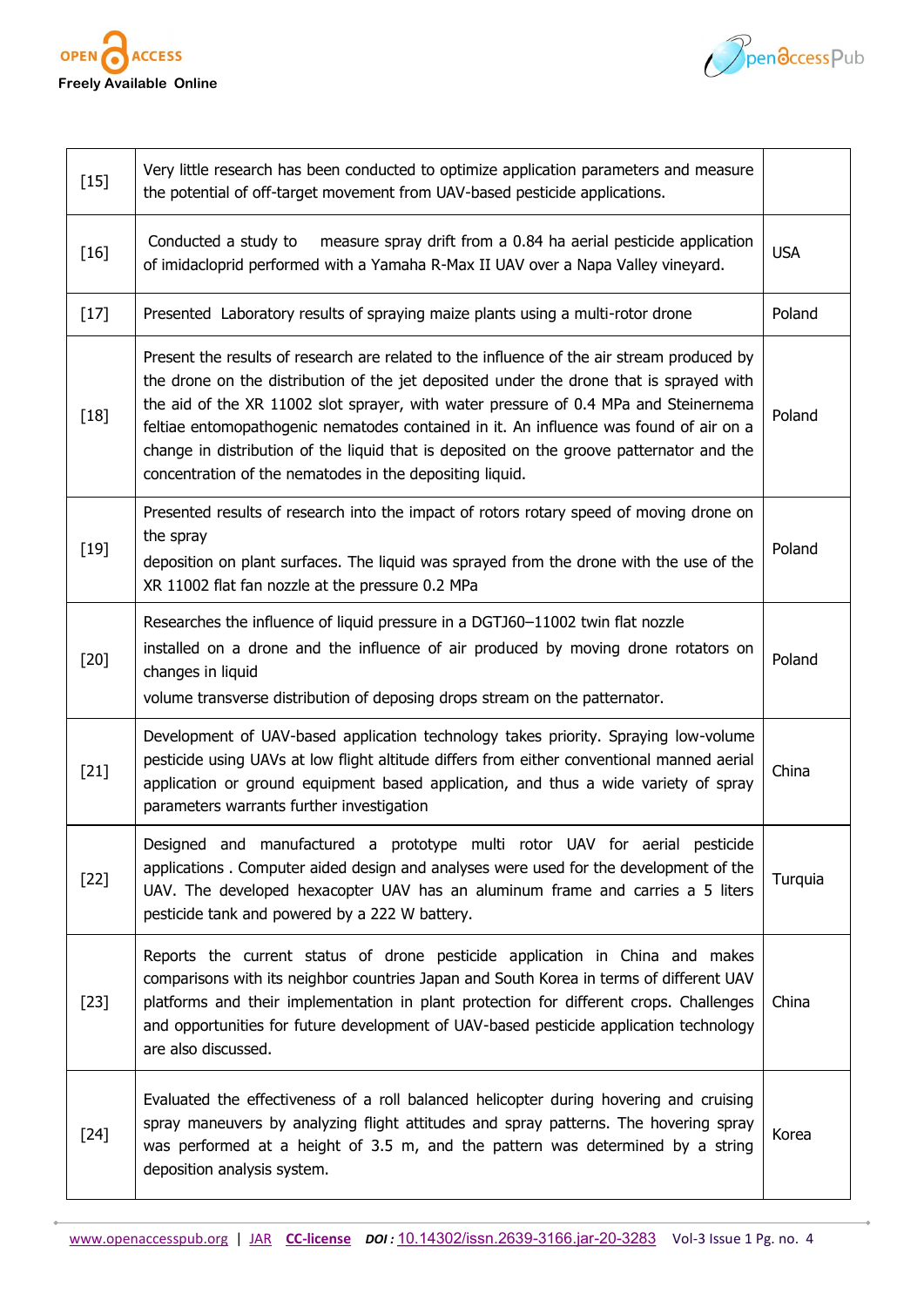



| $[25]$ | Explored the impact of multi-rotor UAV (four-rotor electronic UAV, 3WWDZ-10A)<br>application on controlling the stem borer in sugarcane variety GT46 with aerial spray of<br>1.5% abamectin (liquid) and 2% lufenuron (microemulsion) at seedling stage of<br>sugarcane crop.                                                         | China                 |
|--------|---------------------------------------------------------------------------------------------------------------------------------------------------------------------------------------------------------------------------------------------------------------------------------------------------------------------------------------|-----------------------|
| $[26]$ | Compare the droplet deposition, control efficacy and working efficiency of a six-rotor UAV<br>with a self-propelled boom sprayer and two conventional knapsack sprayers on the wheat<br>crop.                                                                                                                                         | China                 |
| $[27]$ | Designed a plant protection UAV variable spray system integrating neural network based<br>decision making, Based on existing variable spray research                                                                                                                                                                                  | China                 |
| $[28]$ | Compared the spraying effect of EAP sprayer and UAV sprayer, the droplet distribution<br>and control efficacy were studied. This study focused on the feasibility of UAV spraying<br>pesticide in processing pepper field, and further explored the UAV spraying technology to<br>pest control in processing pepper field             | China                 |
| $[29]$ | Presents a novel and practical design and development of a small application system<br>capable of being mounted on an unmanned aerial vehicle for agrochemical spraying tasks<br>and an analysis of the quality of the application and economic costs in olive and citrus<br>orchards compared with those of a conventional treatment | Spain                 |
| $[30]$ | Designed a field study to quantify factors influencing the uniformity of spray deposition<br>from a multi-rotor UAV that is operated commercially in New Zealand. Two sampling<br>systems for measuring spray deposition, a continuous horizontal string and steel plates<br>placed on the ground were compared.                      | <b>New</b><br>Zealand |
| $[31]$ | The effect of three UAV spray volumes (9.0, 16.8 and 28.1 L ha-1) using three different<br>nozzle sizes on droplet deposition and wheat aphid and powdery mildew control efficacy<br>was assessed. An electric air-pressure knapsack (EAP) sprayer was used as a comparison.                                                          | China                 |

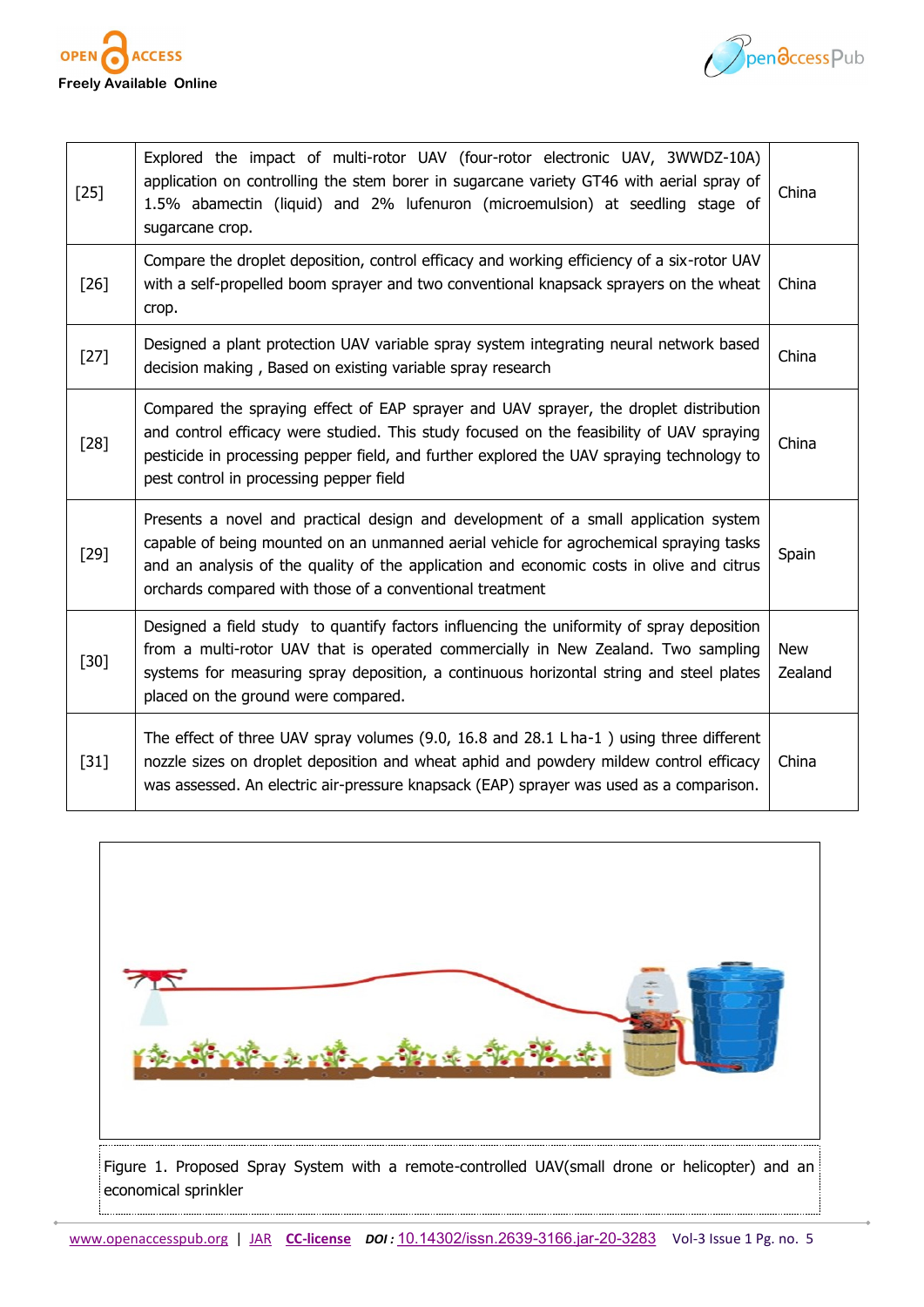



to load the liquid to be applied, by eliminating this restriction by connecting the drone to a tank, this makes it possible to carry out this application with a smaller and less powerful drone, consequently more economical. and this allows its acquisition by a greater number of family farmers.

# **Conclusion**

Due to the danger of applying agrochemicals for family farmers who rarely follow the precautions to apply these products, the proposed alternative is attractive for small agricultural properties, although it is not free of cost, the drone and the optimal sprayer should be investigated. More research should be done to determine the proper spray and drone combination for each farm size.

Mention of trademark, vendor, or proprietary product does not constitute a guarantee or warranty of the product by the author and does not imply its approval to the exclusion of other products that may also be suitable

# **References**

- 1. Negrete, J.C.; Machado, A.L.T. , Machado, R.L.T. (2012). Diseño de tractores agrícolas en México. Rev Cie Téc Agr., vol. .21, n.1 pp.05-11.
- 2. Fernandez, M.A.; R. Arias y J.Nissen(2002) . La Mecanización de la Pequeña Agricultura, un estudio de caso, Cunco IX, región Chile, Agrosur, 30(2): 43-54.
- 3. Negrete J.C.( 2015). Mechatronics in Mexican Agriculture Current Status and Perspectives .SSRG International Journal of Agriculture & Environmental Science (SSRGIJAES)– volume 2 Issue 3
- 4. Negrete J.C., (2017). Precision agriculture in Mexico; Current status and perspectives, International Journal of Horticulture, 7(11): 33-39 (doi: 10.5376/ijh.2017.07.0011)
- 5. Negrete J.C., Romantchik E.K., Lopez G.D.J.C., Zuñiga C.I.A.., and Lopez G.H.,(2018). Arduino board in the automation of agriculture in Mexico, a review, International Journal of Horticulture, 8(6): 52-68 (doi: 10.5376/ijh.2018.08.0006)
- 6. Desale R., Ashwin Chougule, Mahesh Choudhari, Vikrant Borhade, S.N. Teli (2019). Unmanned Aerial

Vehicle For Pesticides Spraying. IJSART - Volume 5 Issue 4

- 7. Anand K; Goutam R.( 2019). An Autonomous UAV for Pesticide Spraying. International Journal of Trend in Scientific Research and Development (ijtsrd) Volume-3 | Issue-3, pp.986-990.
- 8. Y. Huang, W. Hoffmann, Y. Lan, W. Wu, and B. Fritz,( 2009). "Development of a spray system for an unmanned aerial vehicle platform," Applied Engineering in Agriculture, vol.25, no. 6, pp. 803-809.
- 9. Faiçal B. S.et.al.( 2014). The use of unmanned aerial vehicles and wireless sensor networks for spraying pesticides. Journal of Systems Architecture Volume 60, Issue 4, Pages 393-404
- 10. Faiçal B. S., Freitas H., Gomes P.E., U. eyama (2017) .An adaptive approach for UAV-based pesticide spraying in dynamic environments.Computers and Electronics in Agriculture 138:210-223 DOI: 10.1016/ j.compag.2017.04.011
- 11. Matsuo C.A.C (2011). Projeto de um veículo aéreo não tripulado para pulverização aeroagrícola. DISSERTAÇÃO Mestrado .UNICAMP,Campinas,Brazil. DISSERTAÇÃO Mestrado .
- 12. Zhu H.et al., (2010).Development of a PWM precision spraying controller for unmanned aerial vehicles, Journal of Bionic Engineering, vol. 7, no. 3, pp. 276-283.
- 13. He Luo, Yanqiu Niu, Moning Zhu, Xiaoxuan Hu;Huawei Ma (2017). Optimization of Pesticide Spraying Task vis Multi.UAVS using Genetic Algorithm. Mathematival Problems in Engineering. Volume 2017 Doi 10.1155/2017/7139157
- 14. Hussain S, M. Jehanzeb Masud Cheema, M. Arshad , Ashfaq Ahmad, M. Ahsan Latif, Shaharyar Ashraf, Shoaib Ahmad (2019 ). Spray Uniformity Testing of Unmaned Aerial Spraying Systems for Precise Agro-Chemical Applications. Pak. J. Agri. Sci., Vol. 56(4), 897-903; DOI:10.21162/PAKJAS/19.8594
- 15. Hunter, J., Gannon, T., Richardson, R., Yelverton, F., Leon, R. (2019) . Coverage and drift potential associated with nozzle and speed selection for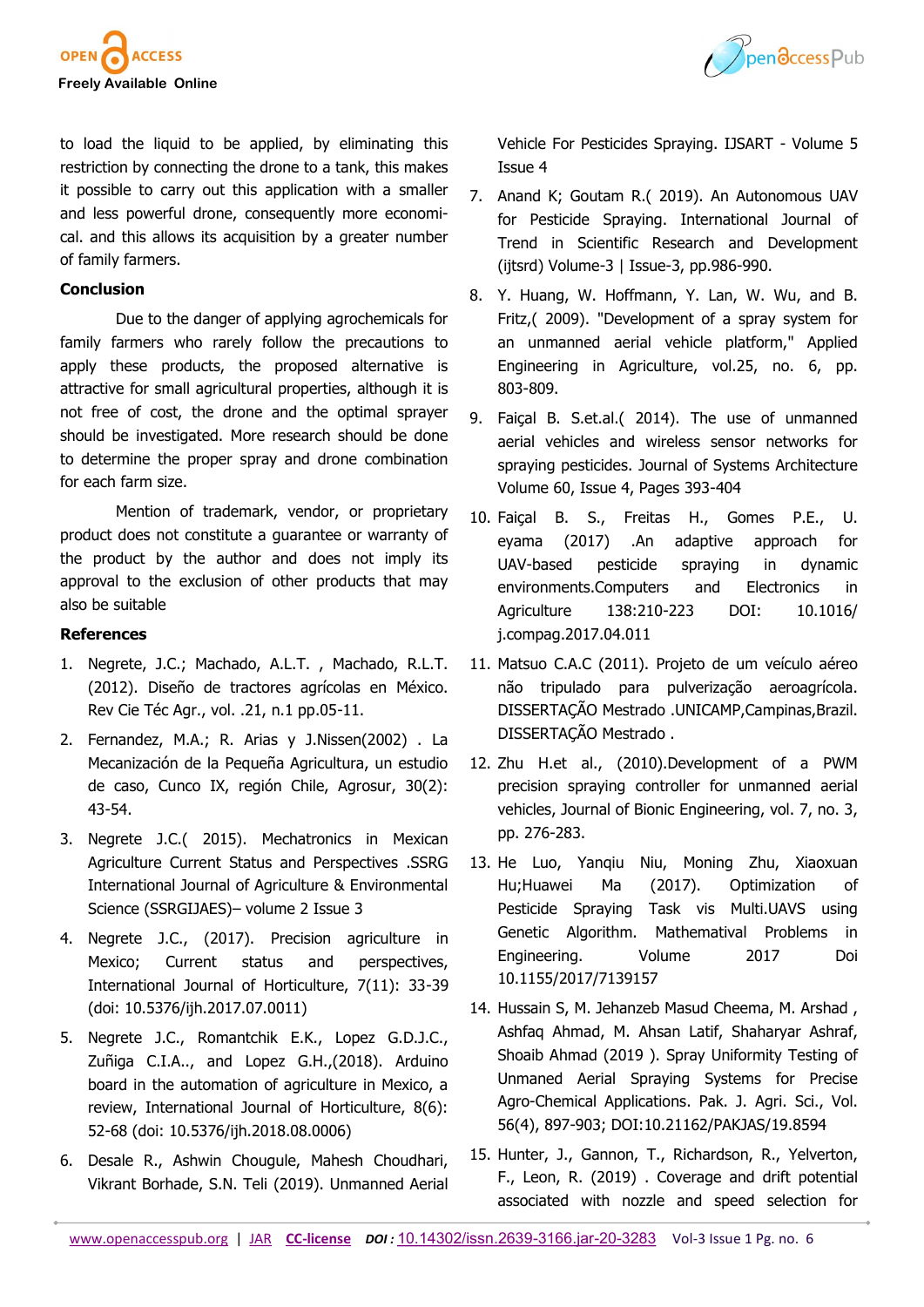



herbicide applications using an unmanned aerial sprayer. Weed Technology, 1-6. doi:10.1017/ wet.2019.101

- 16. Brown C. R., Giles D. K. (2018). Measurement of Pesticide Drift from Unmanned Aerial Vehicle Application to a VineyardTransactions of the ASABE. 61(5): 1539-1546. (doi: 10.13031/trans.12672)
- 17. Berner B., Pachuta A., Chojnacki J.(2018). Estimation of liquid deposition on corn plants sprayed from a drone. 4TH Worshop on Applied and Sustainable Engineering. Koszalin University of Technology,
- 18. Berner, B., Chojnacki J. (2017). Influence of the air stream produced by the drone on the sedimentation of the sprayed liquid that contains entomopathogenic nematodes, Journal of Research and Applications in Agricultural Engineering, 3(62): 26–29.
- 19. Berner, B., Chojnacki, J.( 2017b). Use of drones in crop protection. In Proceedings of IX InternationalScientific Symposium Farm Machinery and Processes Management in Sustainable Agriculture. Lublin2017: 46–51.
- 20. Pachuta A., Berner, B , Chojnacki J. (2018)- Evaluation of liquid transverse distribution under a twin spray jet installed on a drone. 4TH WORKSHOP ON APPLIED AND SUSTAINABL E ENGINEERING. Koszalin University of Technology.
- 21. He, Xiongkui (2018).Rapid Development of Unmanned Aerial Vehicles (UAV) for Plant Protection and Application Technology in China. Outlooks on Pest Management, Volume 29, Number 4, pp. 162-167(6)
- 22. Caner KOÇ (2017). Design and Development of a Low-cost UAV for Pesticide Applications. JAFAG Journal of Agricultural Faculty of Gaziosmanpasa University 34 (1), 94-103 doi:10.13002/jafag4274
- 23. He X. K., Bonds J, Herbst A, Langenakens J.( 2017). Recent development of unmanned aerial vehicle for plant protection in East Asia. Int J Agric & Biol Eng,; 10(3): 18–30.
- 24. Bai Y, Koo Y M.( 2013). Flight attitudes and spray patterns of a roll-balanced agricultural unmanned

helicopter. Applied Engineering in Agriculture,; 29 (5): 675–682.

- 25. Xiaoqiu Zhang, Yong-Jian Liang, Xiu-Peng Song (2019). Application of Multi-rotor Unmanned Aerial Vehicle Application in Management of Stem Borer (Lepidoptera) in Sugarcane. BiologyPublished in Sugar Tech DOI:10.1007/s12355-018-0695-y
- 26. Guobin Wang , Yubin Lan , Huizhu Yuan , Haixia Qi , Pengchao Chen , Fan Ouyang , Yuxing Han (2019).Comparison of Spray Deposition, Control Efficacy on Wheat Aphids and Working Efficiency in the Wheat Field of the Unmanned Aerial Vehicle with Boom Sprayer and Two Conventional Knapsack Sprayers. Appl. Sci., 9, 218; doi:10.3390/ app9020218.
- 27. Wen S, Zhang Q, Yin X, Lan Y, Zhang J, Ge Y. ( 2019). Design of Plant Protection UAV Variable Spray System Based on Neural Networks. Sensors (Basel).;19(5):1112. Published 2019 Mar 5. doi:10.3390/s19051112
- 28. Qinggang Xiao , Rui Du , Lin Yang , Xiaoqiang Han , Sifeng Zhao , Guoqiang Zhang ,Wei Fu , Guobin Wang , Yubin Lan(2020). Comparison of Droplet Deposition Control Efficacy on Phytophthora capsica and Aphids in the Processing Pepper Field of the Unmanned Aerial Vehicle and Knapsack Sprayer. Agronomy , 10, 215; doi:10.3390/ agronomy10020215
- 29. Martinez-Guanter, J., Agüera, P., Agüera, J. et al. (2020). Spray and economics assessment of a UAV-based ultra-low-volume application in olive and citrus orchards. Precision Agric 21, 226–243 https:// doi.org/10.1007/s11119-019-09665-7
- 30. Richardson B., Rolando CA, Somchit C, Dunker C., Strand T.M., Kimberley M.O.( 2019).Swath pattern analysis from a multi-rotor unmanned aerial vehicle configured for pesticide application. Pest Manag Sci. 2020 Apr;76(4):1282-1290. doi: 10.1002/ps.5638.
- 31. Wang G., Lan Y., Qi H, Chen P., Hewitt A., Han Y. (2019).Field evaluation of an unmanned aerial vehicle (UAV) sprayer: effect of spray volume on deposition and the control of pests and disease in wheat. Pest Manag Sci. 2019 Jun;75(6):1546-1555. doi: 10.1002/ps.5321.